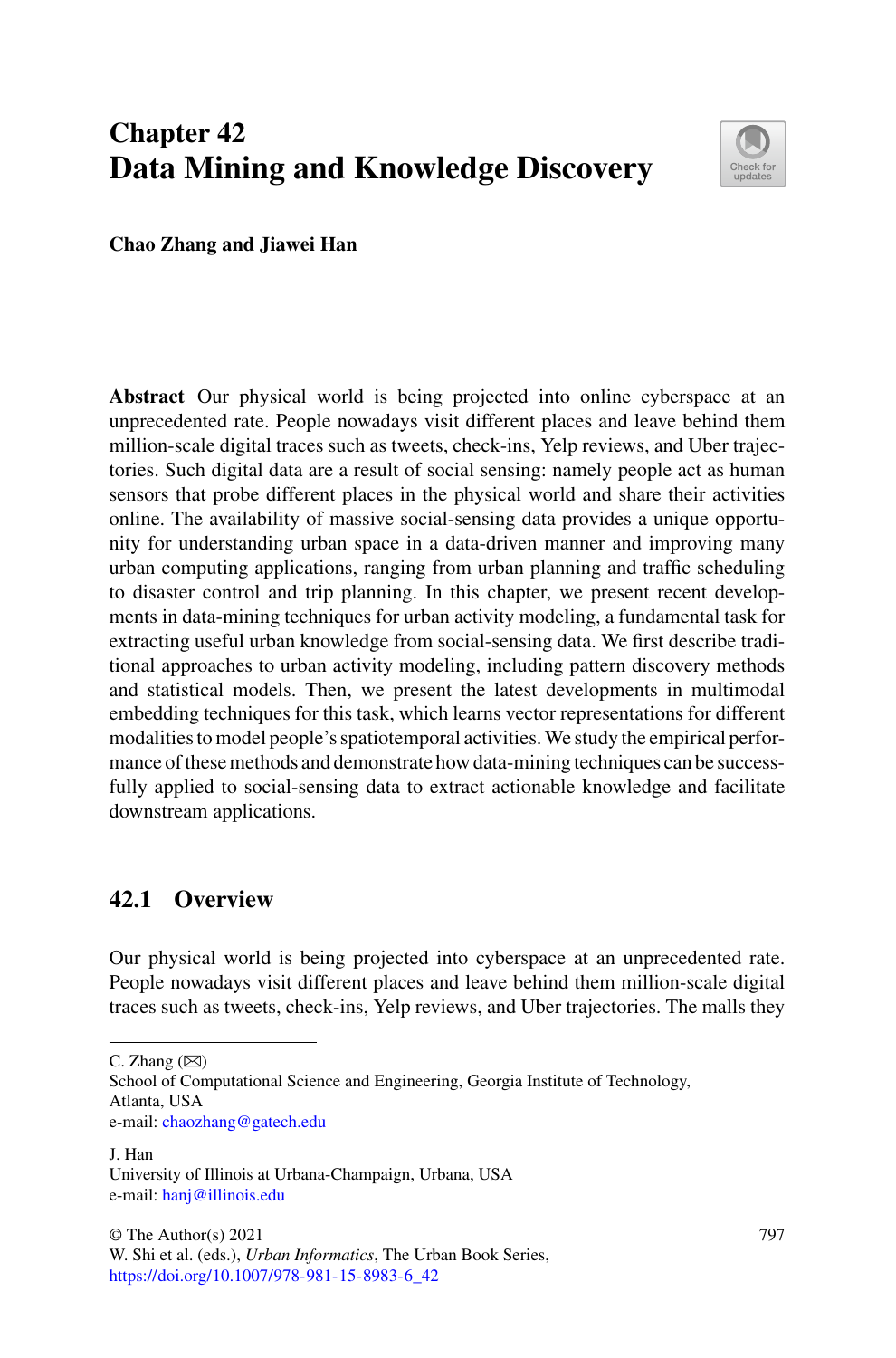go to, the restaurants they visit, the movies they watch, the concerts they attend almost everything people do during a day can now result in rich cybertraces. For example, Foursquare has collected more than 8 billion check-ins as of today, Twitter has more than 10 million geo-tagged tweets published every day, and Instagram witnesses more than 20 million geo-tagged photos being shared every day. Such digital data represent a result of social sensing: people act as human sensors to probe different places in the physical world and leave online traces of their spatiotemporal activities.

The availability of massive online social-sensing data provides an unprecedented opportunity for modeling people's offline spatiotemporal activities. While traditional approaches to urban activity modeling often require costly surveys and field studies, the understanding is often coarse-grained and limited. In contrast, social-sensing data provide a fine-grained coverage of our physical world (Leetaru et al. [2013\)](#page-15-0) and serve as a unique proxy for human activities (Cheng et al. [2011;](#page-15-1) Jurdak et al. [2015;](#page-15-2) Noulas et al. [2011\)](#page-16-0). For the first time, it becomes possible to develop data-driven techniques for modeling people's spatiotemporal activities, which can potentially revolutionize many applications, including urban planning, traffic scheduling, disaster control, and trip planning.

Social-sensing data often comprise modalities (e.g., location, time, and text) that can have totally different representations and distributions. When using massive social-sensing data for spatiotemporal activity modeling, the key is to capture the correlations of these data modalities and make predictions across them. For a subset of the modalities (Fig. [42.1\)](#page-1-0), the model is expected to predict the remaining ones. For example: (1) Given a location and time, what are the typical activities around that location and time? (2) Given an activity and time, where does this activity usually occur? and (3) Given an activity and a location, when does the activity usually occur?

In the remainder of this chapter, we first summarize key data-mining methods for urban analysis tasks (Sect. [42.2\)](#page-2-0). Generally, these methods fall into four broad categories: (1) urban pattern discovery; (2) urban activity models; (3) urban mobility models; and (2) urban event detection. We will describe techniques in each category.

In addition to overviewing how data-mining techniques can address urbananalysis tasks, we introduce the latest development of urban activity modeling techniques based on multimodal embedding (Sect. [42.3\)](#page-5-0). At a high level, multimodal embedding directly captures cross-modal correlations by mapping items from



<span id="page-1-0"></span>**Fig. 42.1** An illustration of spatiotemporal activity modeling using social-sensing data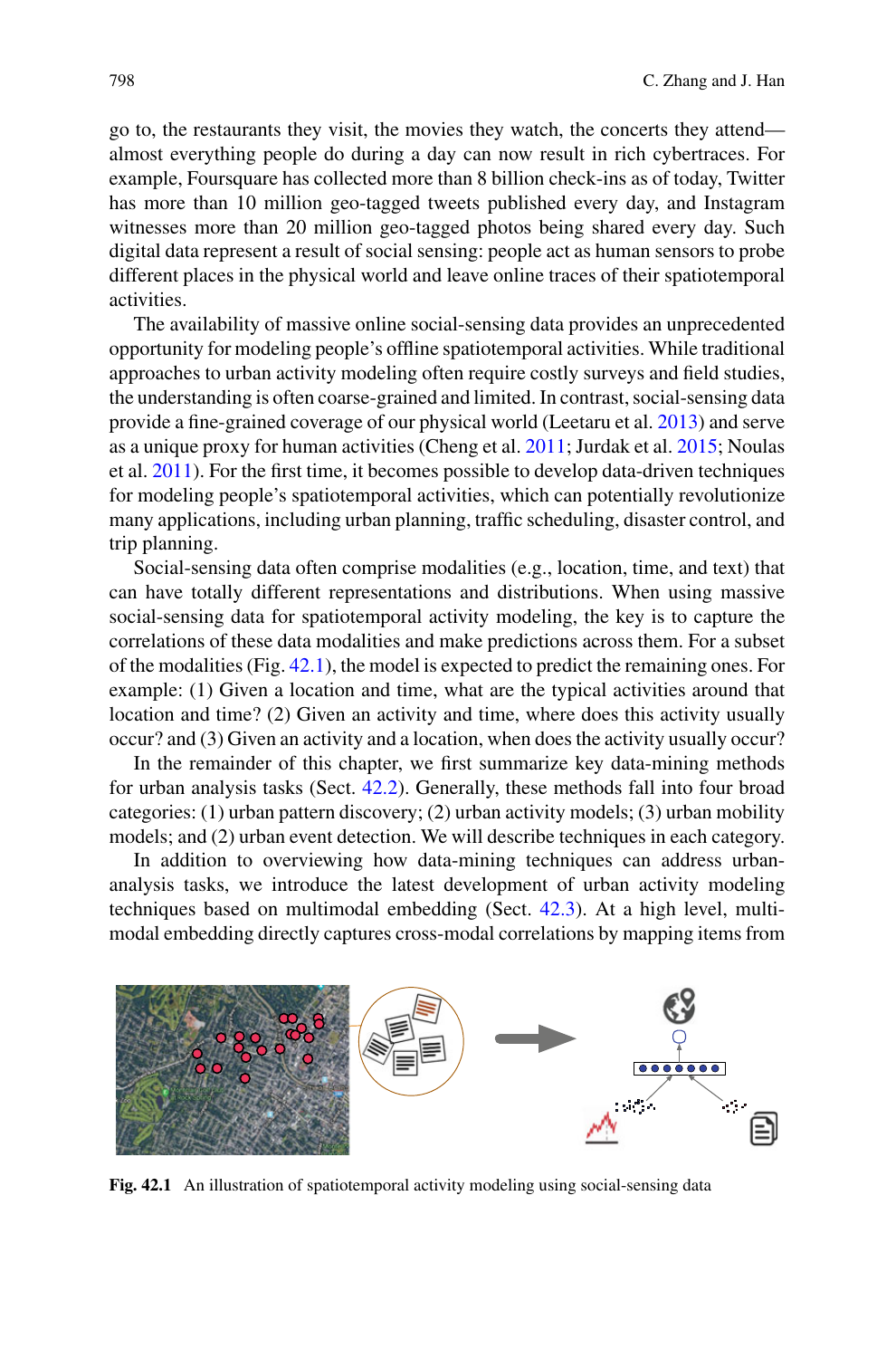different modalities into the same latent space. If two elements are correlated (e.g., the JFK airport region and the keyword 'flight'), their latent representations are encouraged to be close to each other. Compared with existing generative models, multimodal embedding does not impose any distributional assumptions and incurs much lower computational cost in the learning process. We show the performance of the multimodal embedding method and demonstrate its superiority for urban activity modeling.

#### <span id="page-2-0"></span>**42.2 Data Mining for Urban Analysis**

Generally, data-mining techniques for urban analysis tasks can be categorized into four classes: (1) urban pattern discovery; (2) urban activity modeling; (3) urban mobility modeling; and (4) urban event detection. In the following, we overview these tasks and describe key techniques for each task.

#### *42.2.1 Urban Pattern Discovery*

Urban pattern discovery aims to discover various forms of spatiotemporal patterns from social-sensing data. Sequential pattern is an important type of spatiotemporal pattern which captures sequential transition regularities of people's activities. Giannotti et al. [\(2007\)](#page-15-3) defined a T-pattern as a region-of-interest sequence that appears frequently in the input trajectories. By partitioning the space, they used sequential pattern-mining techniques to extract the T-patterns. Zhang et al. [\(2014\)](#page-16-1) extracted frequent movement patterns from semantic trajectory data. With a topdown approach, they first discovered coarse-grained sequential patterns, and then partitioned them into fine-grained sequential patterns by clustering pattern-matching snippets. Several studies have investigated how to find objects that frequently move together. Examples in this line include mining flock (Laube and Imfeld [2002\)](#page-15-4), swarm (Li et al. [2010a\)](#page-16-2), and gathering (Zheng et al. [2013\)](#page-17-0) patterns.

Periodic patterns represent user behaviors that regularly occur with one or multiple time periods. To extract periodic patterns, Li et al. [\(2010b\)](#page-16-3) first extracted reference spots by using density-based clustering, and then detected periodic patterns at those spots. They have also studied how to find periodic patterns from sequences with incomplete observations (Li [2012b\)](#page-16-4). The idea is to partition the time series into small chunks and then overlay them for each candidate period. Cho et al. [\(2011\)](#page-15-5) found that the mobility of each user usually centers around several regions. Based on this observation, they proposed a periodic mobility model that predicts a user's location by estimating the regions where a user most likely stays. Following this paper, Tarasov et al. [\(2013\)](#page-16-5) modeled a region based on radiation models (Simini et al. [2012\)](#page-16-6).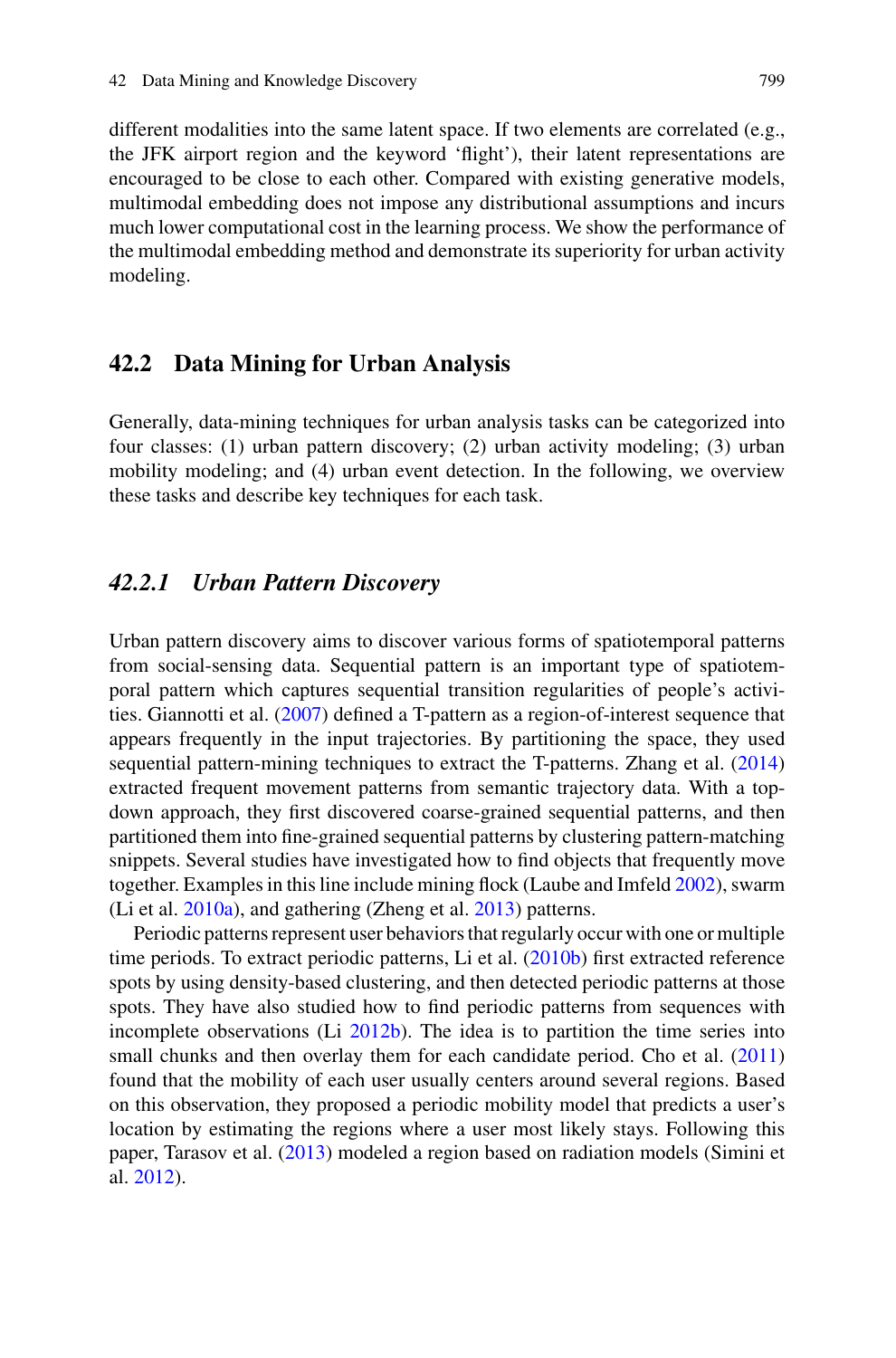## *42.2.2 Urban Activity Modeling*

Urban activity modeling aims to use statistical models to describe people's activity regularities and learn such models from data. There are two subcategories along this line: global activity models and personalized activity models.

Global activity models aim at characterizing people's activities over space and time at the global level without distinguishing personal preferences. Most existing techniques (Hong et al. [2012;](#page-15-6) Kling et al. [2014;](#page-15-7) Mei et al. [2006;](#page-16-7) Sizov [2010;](#page-16-8) Wang et al. [2007;](#page-16-9) Yin et al. [2011;](#page-16-10) Yuan et al. [2013\)](#page-16-11) are latent variable models, which extend the classic topic models (Blei et al. [2003;](#page-15-8) Hofmann [1999\)](#page-15-9) to handle spatiotemporal contexts. For example, Sizov [\(2010\)](#page-16-8) extended LDA (Blei et al. [2003\)](#page-15-8) by assuming that each latent topic was characterized by a multinomial distribution over text as well as two Gaussian distributions over latitudes and longitudes. Later, they further extended the model to discover topics that have non-Gaussian distributions (Kling et al. [2014\)](#page-15-7). Yin et al. [\(2011\)](#page-16-10) extended the PLSA model (Hofmann [1999\)](#page-15-9) by modeling each region with a Gaussian distribution for location generation and a multinomial distribution for text generation.

In contrast, personalized activity models aim at describing spatiotemporal activities at an individual level. Hong et al. [\(2012\)](#page-15-6) and Yuan et al. [\(2013\)](#page-16-11) proposed to model the user factor in geographic topic models. In this way, users' individual-level preferences can be inferred. Yuan et al. [\(2017\)](#page-16-12) later proposed a Bayesian non-parametric model, which can automatically discover the regions a user visits periodically.

## *42.2.3 Urban Mobility Modeling*

The task of human mobility modeling is a corner-stone task for various applications, including urban planning, traffic scheduling, location prediction, and personalized recommendation. In the past years, this task has attracted much research attention from the data-mining community.

The first line of human mobility modeling is law-based methods. Such methods study the physical laws that govern human mobility. Brockmann et al. [\(2006\)](#page-15-10) discovered that human mobility can be approximated by a continuous random-walk model with long-tail distributions. Gonzalez et al. [\(2008\)](#page-15-11) used mobile phone data for human mobility modeling. They found that people return to a few locations periodically, and such mobility can be modeled by a stochastic process centered on a fixed point. Song et al. [\(2010\)](#page-16-13) found that more than 93% of human movements are predictable, because of the high regularity of human mobility. They thus proposed a self-consistent microscopic model for individual mobility prediction.

Along another line, many model-based approaches have been explored to learn statistical models from human movement data. For example, Cho et al. [\(2011\)](#page-15-5) found that a user usually moves around a few center locations (e.g., home, work) in fixed time periods. Based on this observation, they proposed to model user movement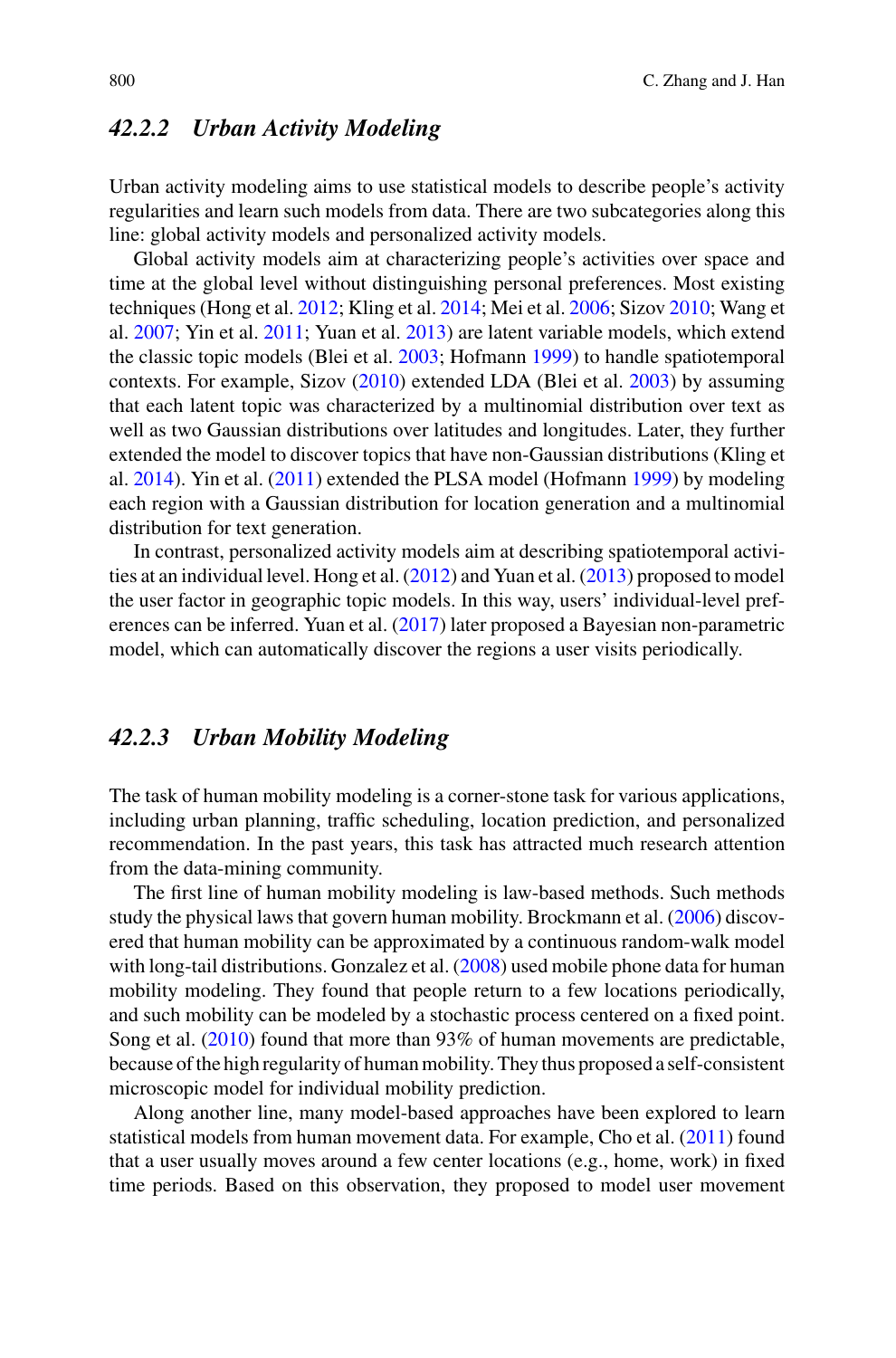as a mixture of Gaussian distributions. Their model can be further extended by incorporating social influence, as a user is more likely to visit a location that is close to the locations of friends. Wang et al. [\(2015\)](#page-16-14) proposed a hybrid mobility model, which improved location prediction by using heterogeneous mobility data.

One important area along the line of mode-based approaches is the hidden Markov model (HMM), which is a powerful statistical model for sequential data. In early work, Mathew et al. [\(2012\)](#page-16-15) first partitioned the space into equally sized triangles using a hierarchical triangular mesh. Based on the assumption that each latent state imposes a multinomial distribution over the triangles, they trained an HMM for the input trajectories. Deb and Basu [\(2015\)](#page-15-12) proposed a probabilistic latent semantic model. This model uses HMM to extract latent semantic locations from cell-tower and Bluetooth data. Ye et al. [\(2013\)](#page-16-16) have explored how to use HMM to model user check-in data generated from location-based social networks (LBSNs). Their HMM model can incorporate the category information of places and thereby is capable of predicting the category for the user's next location. Zhang et al. [\(2016a\)](#page-17-1) have applied HMMs to model people's sequential behaviors. The key idea of their model is that there are a few latent states underlying people's daily activities and that people typically move among these states with strong regularity. Instead of using one model for all the users, they proposed to group users based on their sequential patterns and learn a set of HMMs to characterize group-level activities.

#### *42.2.4 Urban Event Detection*

An urban event, such as a protest or a disaster, is an unusual activity occurring in a local area and having a specific time duration, while engaging a considerable number of participants. Detecting urban events in real time was nearly impossible years ago because of the lack of timely and reliable data. However, the recent availability of social-sensing data sheds light on this problem.

Many studies have explored how to detect urban events, which are also termed spatiotemporal events, from social-sensing data (Abdelhaq et al. [2013;](#page-15-13) Chen and Roy [2009;](#page-15-14) Feng et al. [2015;](#page-15-15) Lee et al. [2011;](#page-15-16) Sakaki et al. [2010;](#page-16-17) Zhang et al. [2016b\)](#page-17-2). Existing techniques for identifying abnormal events can be categorized into document-based approaches and feature-based approaches. Document-based approaches consider documents as basic units and group similar documents to detect abnormal events. For example, Allan et al. [\(1998\)](#page-15-17) performed single-pass clustering of the document stream and used a similarity threshold to determine whether a new document is a new topic or should be merged into an existing topic. Aggarwal and Subbian [\(2012\)](#page-15-18) also proposed to detect events by clustering the tweet stream. However, their similarity measure jointly considers tweet content relevance and user social proximity. Zhang et al. [\(2016b\)](#page-17-2) first detected geo-topic clusters as candidate events and then employed a *z*-score to identify abnormal clusters as true events.

The second line of event detection has adopted feature-based approaches (Fung et al. [2005;](#page-15-19) He et al. [2007;](#page-15-20) Li et al. [2012a;](#page-15-21) Mathioudakis and Koudas [2010;](#page-16-18) Weng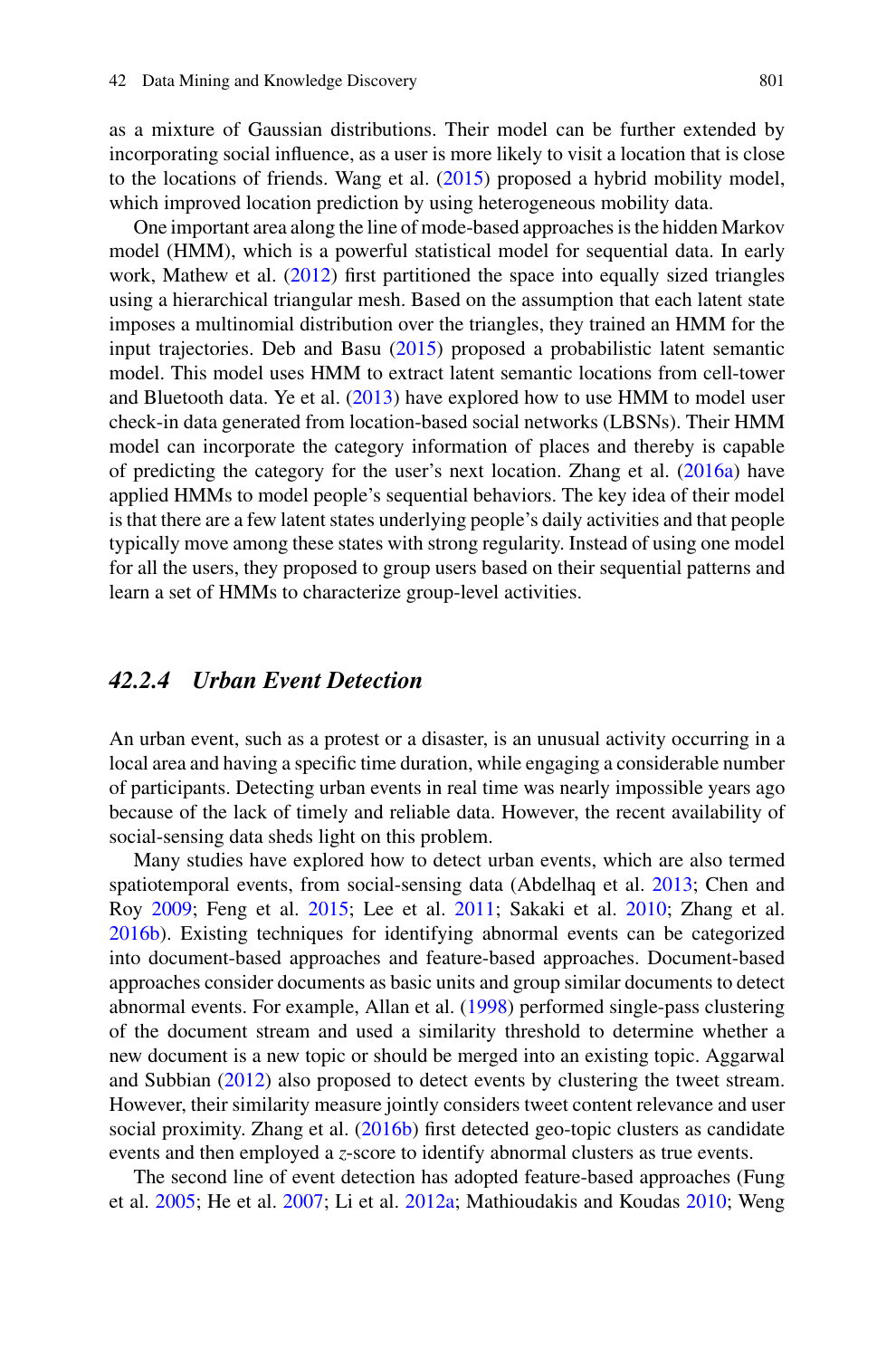and Lee [2011\)](#page-16-19). The idea is to identify a set of bursty features (e.g., keywords or phrases) from the text stream and then cluster them into events. Specifically, Fung et al. [\(2005\)](#page-15-19) modeled feature occurrences using a binomial distribution to extract bursty features. He et al. [\(2007\)](#page-15-20) constructed the stream for each feature and then performed a Fourier transform to identify bursty events. Krumm and Horvitz [\(2015\)](#page-15-22) monitored the spatiotemporal distributions of tweets and identified spikes in the spatiotemporal signal as abnormal events. There has also been work on detecting specific types of events. Sakaki et al. [\(2010\)](#page-16-17) investigated real-time earthquake detection. They trained a classifier to judge whether a tweet was earthquake-related or not and then proposed to release an alarm whenever the number of earthquake-related tweets was large. Li et al. [\(2012a\)](#page-15-21) detected crime and disaster events using a self-adaptive crawler, which can dynamically retrieve crime and disaster-related tweets. Abdelhaq et al. [\(2013\)](#page-15-13) proposed the EvenTweet model, which could detect local events with the following steps: (1) examine several previous windows to identify bursty words; (2) compute the spatial entropy of each bursty word and discover localized words; (3) group localized words into clusters based on their spatial distributions; and (4) rank the resultant clusters based on event-indicative features such as burstiness and spatial coverage.

## <span id="page-5-0"></span>**42.3 Multimodal Embedding for Urban Activity Modeling**

We now describe the latest development of multimodal embedding techniques for urban activity modeling. Different from existing latent variable models that rely on latent states to bridge different modalities indirectly, such embedding-based methods can capture the cross-modal correlations directly. This is achieved by mapping all the modalities into a common vector space. In the following, we first describe the highlevel idea (Sect. [42.3.1\)](#page-5-1), then detail the multimodal embedding method for activity modeling (Sect. [42.3.2\)](#page-6-0), and finally present the optimization process (Sect. [42.3.3\)](#page-7-0).

#### <span id="page-5-1"></span>*42.3.1 Method Overview*

At a high level, our embedding-based method, named CrossMap (Zhang et al. [2017a\)](#page-16-20), maps items from different modalities into the same latent space with their correlations preserved, as shown in Fig. [42.2.](#page-6-1) Formally, it aims to learn the embeddings *L*, *T*, and *W* where: (1) L is the embeddings for regions; (2)  $T$  is the embeddings for hours; and (3) W is the embeddings for keywords. Take *L* as an example. Each element is a D-dimensional (*D* > 0) vector, which represents the embedding for region *l*. Once the embeddings are learned, cross-modal predictions can be made by simply searching for items nearest to the given query in the latent space.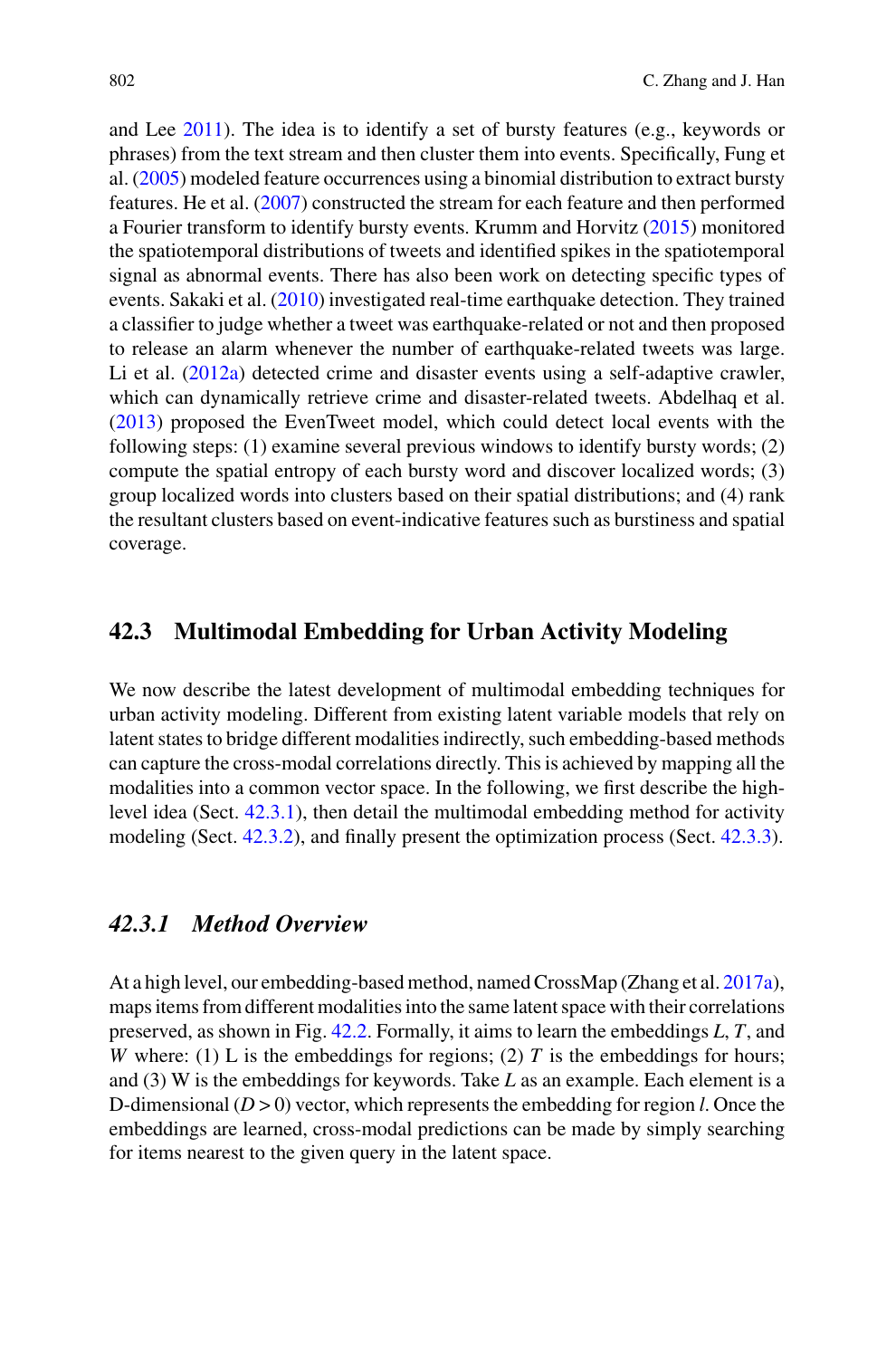

<span id="page-6-1"></span>**Fig. 42.2** An illustration of multimodal embedding for urban activity modeling. The idea is to map items from different modalities (e.g., location, time, text) into the same latent vector space to preserve their correlations. Their latent representations are then used for cross-modal prediction

#### <span id="page-6-0"></span>*42.3.2 Multimodal Embedding via Attribute Reconstruction*

The key principle for multimodal embedding is to optimize the embeddings *L*, *T*, *W* such that the observed relationships among location, time, and text can be reconstructed. We thus define an unsupervised attribute reconstruction task. The goal is to learn the embeddings *L*, *T*, *W* such that the attributes of a record *r* can be reconstructed by assuming that the other attributes are observed.

Let *r* be a record. Given any attribute  $i \in r$  with type *X* (could be location, time, or keyword), we compute the likelihood of observing attribute *i* as follows:

$$
p(i|r_{-i}) = \exp(s(i, r_{-i}) / \sum_{j \in X} \exp(s(j, r_{-i}))
$$

where  $r_{-i}$  represents the set of all the attributes in *r* except for *i*, and  $s(i, r_{-i})$  denotes the similarity between *i* and  $r_{-i}$ .

The key question for the above is how to define  $s(i, r_{-i})$ . A straightforward idea is to average the embeddings of all the attributes in  $r_{-i}$  and then compute  $s(i, r_{-i})$ as  $s(i, r_{-i}) = \mathbf{v}_i T \sum_i \mathbf{v}_j / |r_{-i}|$ , where  $\mathbf{v}_i$  denotes the embedding for attribute *i*. *j*∈*r*−*<sup>i</sup>* However, this simple definition fails to consider spatial and temporal continuities. Consider the spatial continuity as an example. According to the first law of geography, "everything is related to everything else, but near things are more related than distant things." To achieve spatial smoothness, two spatial items that are close to each other should be considered correlated instead of independent. We thus introduce spatial smoothing and temporal smoothing to capture the spatiotemporal continuities. With the smoothing technique, the method can not only maintain local consistency of neighboring regions and periods, but also alleviate data sparsity. One can refer to Zhang et al. [\(2017b\)](#page-16-21) for more details about the smoothing techniques.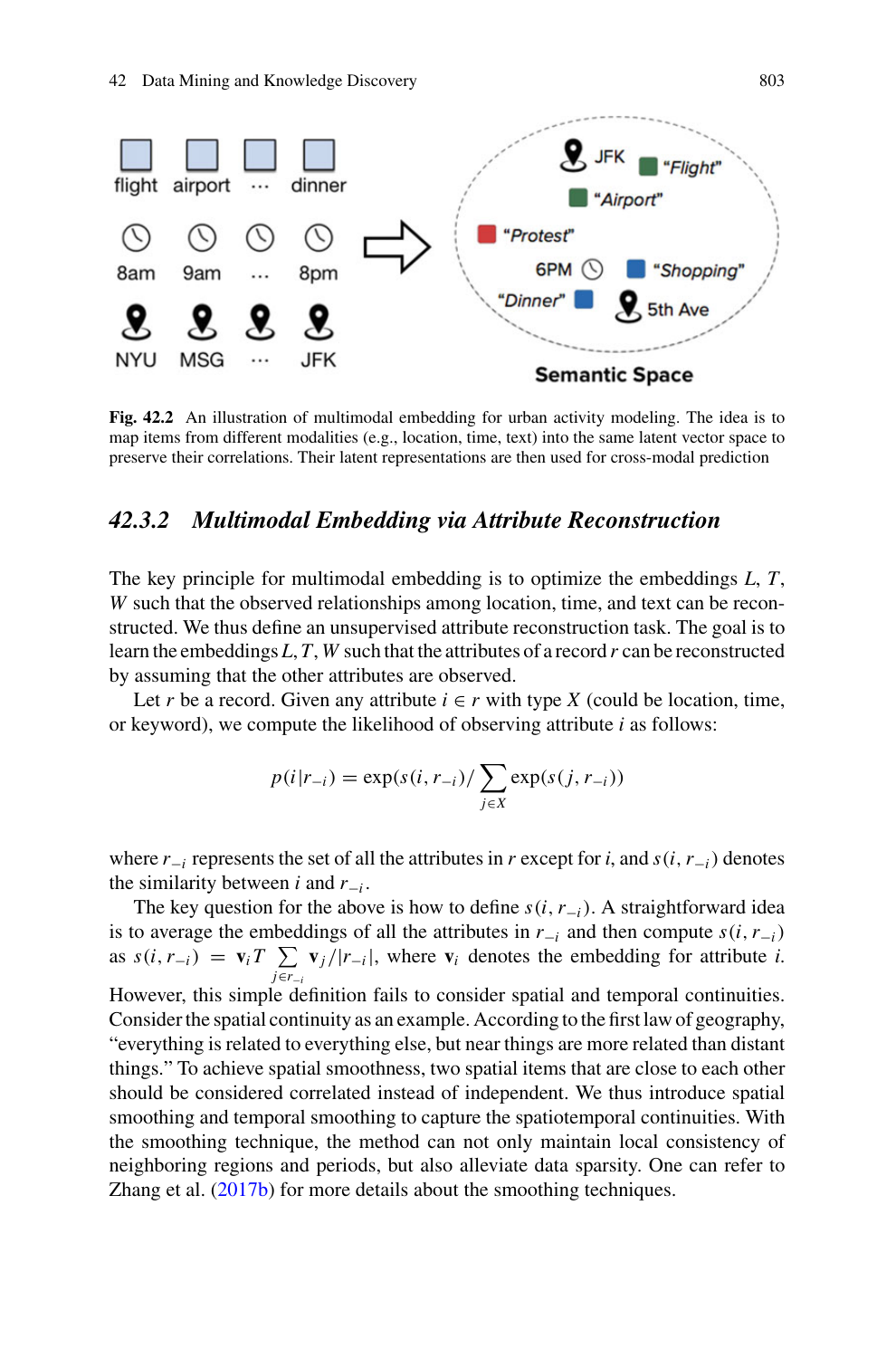In addition to the above pseudo-region and period embeddings, we also introduce pseudo-keyword embeddings for notational ease. Given *r*−*<sup>i</sup>* , its pseudo-keyword embedding is defined as:

$$
\mathbf{v}_{\hat{\mathbf{W}}} = \sum_{w \in N_w} \mathbf{v}_w / |N_w|
$$

where  $N_w$  is the set of keywords in  $r_{-i}$ . With these pseudo-embeddings, we define a smoothed version of  $s(i, r_{-i})$  as  $s(i, r_{-i}) = \mathbf{v}_i T \mathbf{h}_i$  where if *i* is a keyword then:

$$
\mathbf{h}_i = (\mathbf{v}_l + \mathbf{v}_t + \mathbf{v}_{\hat{\mathbf{W}}})/3
$$

If *i* is a region then:

$$
\mathbf{h}_i = (\mathbf{v}_t + \mathbf{v}_{\hat{\mathbf{W}}})/2
$$

If *i* is a period, then:

<span id="page-7-1"></span>
$$
\mathbf{h}_i = (\mathbf{v}_l + \mathbf{v}_{\hat{\mathbf{W}}})/2
$$

Let  $R_U$  be a collection of records for learning the urban activity model. The final loss function for the attribute reconstruction task is simply the negative log-likelihood of observing all the attributes of the records in  $R_{\text{U}}$ :

$$
J_{R_U} = -\sum_{r \in R_U} \sum_{i \in r} \log p(i|r_{-i})
$$
 (42.1)

#### <span id="page-7-0"></span>*42.3.3 The Optimization Procedure*

To efficiently learn the embeddings, we can use stochastic gradient descent (SGD) and negative sampling (Mikolov et al. [2013\)](#page-16-22) for optimizing the objective function shown in Eq.  $(42.1)$ . At each step, we can use SGD to sample a record *r* and an attribute  $i \in r$ . Based on negative sampling, we then randomly select  $K$  negative attributes that have the same type as *i* but do not appear in *r*. Then the loss function for the selected samples becomes:

$$
J_r = \log \sigma(s(i, r_{-i})) - \sum_{k=1}^{K} \log \sigma(-s(k, r_{-i}))
$$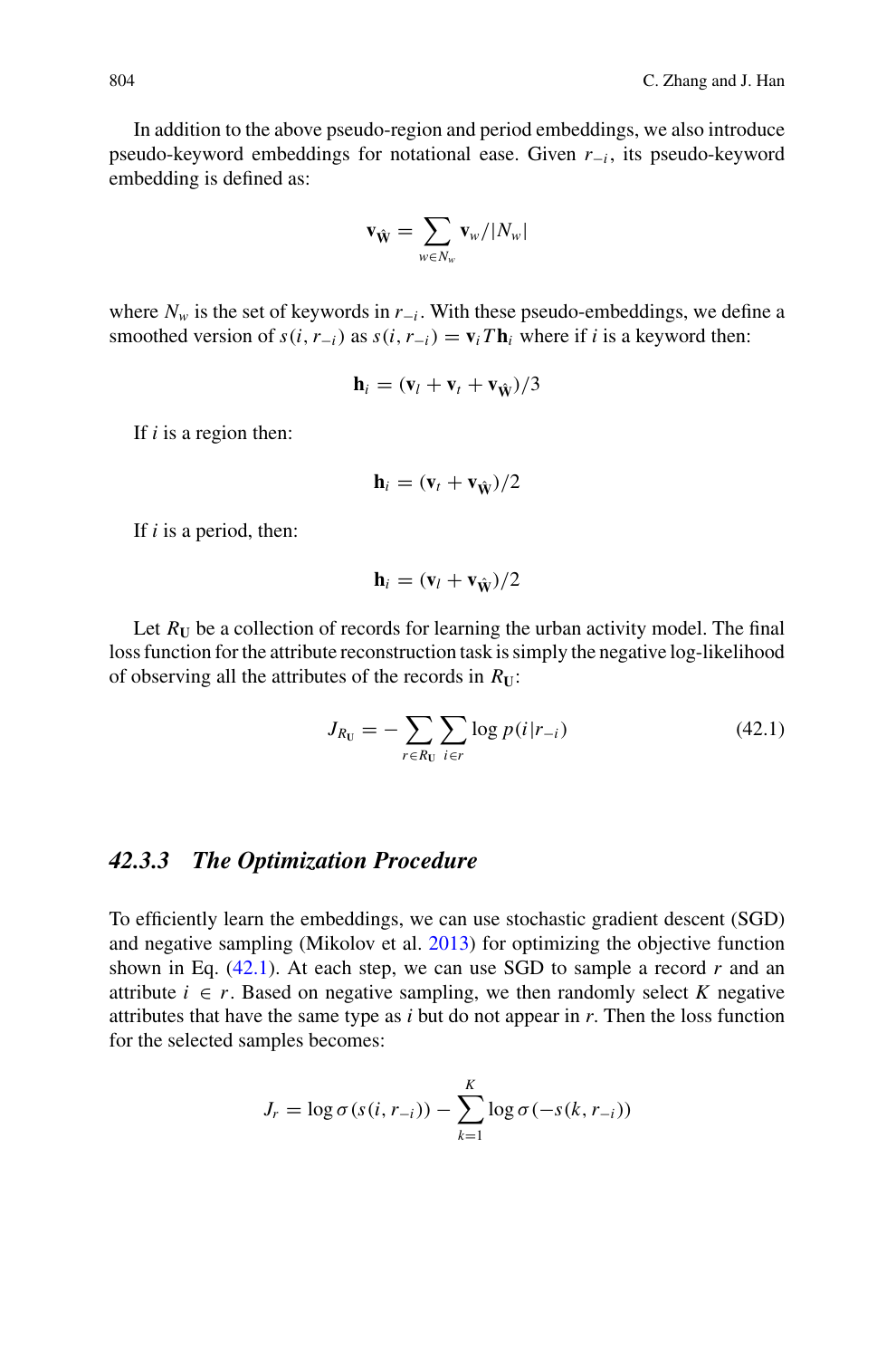In the above,  $\sigma(\cdot)$  is the sigmoid function. The updating rules for  $\mathbf{v}_i, \mathbf{v}_k$ , and  $\mathbf{h}_i$  can be obtained by taking the derivatives of  $J_r$ . We omit the details because of the space limit.

## **42.4 Experiments**

We now demonstrate the empirical performance of different algorithms on three real-life datasets:

- The first dataset, called LA, contains ∼1.10 million geo-tagged tweets published in Los Angeles. We crawled the LA dataset by monitoring the Twitter Streaming API during 2014.08.01–2014.11.30 and continuously gathering the geo-tagged tweets in the bounding box of LA. We preprocessed the raw data as follows. For the text part, user mentions, URLs, stopwords, and the words that appear less than 100 times were removed. For space and time, we partitioned the LA area into small grids with size 300 m \* 300 m and broke the one-day period into 24 one-hour windows.
- The second dataset, called NY, was also collected from Twitter. It consisted of  $\sim$ 1.20 million geo-tagged tweets published in New York City during the time period 2014.08.01–2014.11.30.
- The third dataset was called 4SQ. It was collected from Foursquare. It consisted of about 0.7 million Foursquare check-ins posted in New York City, during the time period 2010.08–2011.10. This dataset was mainly used to evaluate the performance of the multi-modal embedding method for the downstream task of activity classification. Similarly, user mentions, URLs, stopwords, and the words that appeared less than 100 times were removed.

We study the following methods for urban activity modeling: (1) the geographic topic model LGTA (Yin et al. [2011\)](#page-16-10); (2) the non-Gaussian geographic topic model MGTM (Kling et al. [2014\)](#page-15-7); (3) the tensor factorization method Tensor (Harshman [1970\)](#page-15-23); (4) the SVD method, which first constructs the co-occurrence matrices between each pair of location, time, text, and category, and then performs singularvalue decomposition on the matrices; (5) the TF-IDF method, which constructs the co-occurrence matrices between each pair of location, time, text, and category and then computes the TF-IDF weight for each entry in the matrix; (6) the multimodal embedding method CrossMap (Zhang et al. [2017a\)](#page-16-20) as discussed in the previous section.

We investigated two types of urban activity prediction tasks. The first was to predict locations for a given textual query. Specifically, recall that each record reflects a user's activity with the following three attributes: a location, a timestamp, and a bag of keywords. In the location-prediction task, the input was the timestamp and the keywords, and the goal was to accurately pinpoint the ground-truth location from a pool of candidates. We predicted the location at two different granularities: (1) coarse-grained region prediction of the ground-truth region that  $r$  falls in; and  $(2)$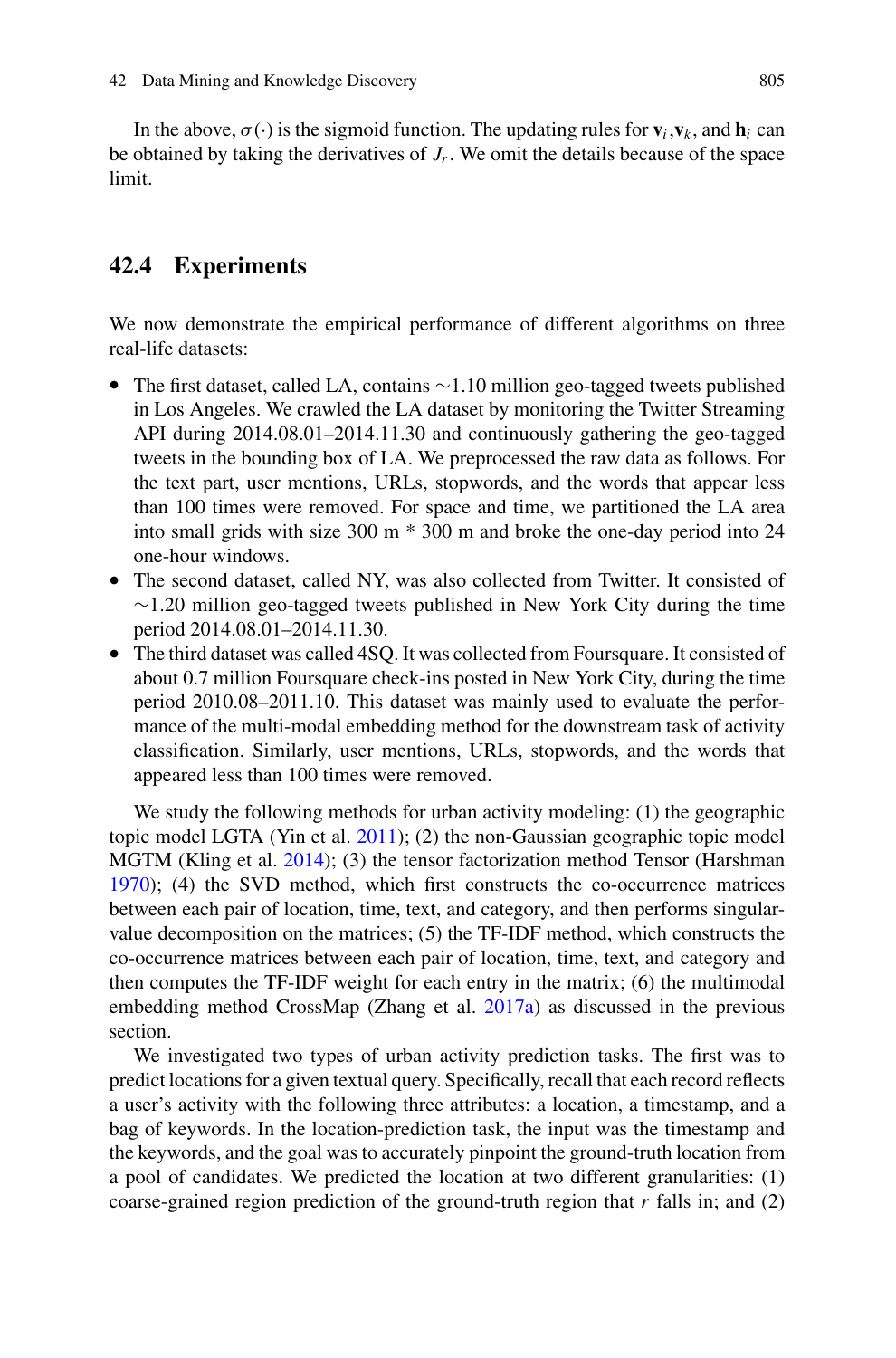fine-grained POI prediction of the ground-truth POI that *r* corresponds to. Note that fine-grained POI prediction was only evaluated on the tweets that had been linked with Foursquare. The second task was to predict activities for a given location query. In this task, the input was the timestamp and the location, and the goal was to pinpoint the ground-truth activities at two different granularities: (1) coarse-grained category prediction of the ground-truth activity category of *r* (again, such a coarse-grained activity prediction was performed only on the tweets that had been linked with Foursquare); and (2) fine-grained keyword prediction of the ground-truth message from a candidate pool of messages.

To summarize, we studied four urban activity prediction subtasks in total: (1) region prediction; (2) POI prediction; (3) category prediction; and (4) keyword prediction. For each prediction subtask, we first generated a candidate pool by mixing the ground truth with a set of *M* random negative samples. Take region prediction as a concrete example. For the ground-truth region, we mixed with *M* randomly chosen regions. Then, we tried to pinpoint the ground truth from the size- $(M + 1)$  candidate pool by ranking all the candidates. Generally, the better a model captures the patterns underlying people's activities, the more likely it can rank the ground truth for top positions. We thus used mean reciprocal rank (MRR) to quantify the effectiveness of a model.

Tables [42.1](#page-9-0) and [42.2](#page-10-0) report the quantitative results of different methods for location and activity predictions, respectively. As shown, on all of the four subtasks, CrossMap and its variants achieved much higher MRRs than the baseline methods. Compared with the two geographic topic models (LGTA and MGTM), CrossMap showed as much as 62% performance improvement for location prediction, and 83% for activity prediction. Tensor, SVD, and TF-IDF had better performance than LGTA and MGTM by modeling time and category, yet CrossMap outperformed them by large margins. Interestingly, TF-IDF turned out to be a strong baseline, demonstrating the effectiveness of the tf-idf similarity for the prediction tasks. SVD and Tensor can effectively recover the co-occurrence matrices and tensor, but the raw co-occurrence seems a less effective measure for location and activity prediction.

<span id="page-9-0"></span>**Table 42.1** MRRs of various methods for location prediction. For each test tweet, we assume its timestamp and keywords are observed, and perform location prediction at two granularities: (1) region prediction retrieves the ground-truth region; and (2) POI prediction retrieves the ground-truth POI (for Foursquare-linked tweets)

| Method      | Region prediction |           | POI prediction |        |
|-------------|-------------------|-----------|----------------|--------|
|             | LA                | <b>NY</b> | LA             | NY     |
| <b>LGTA</b> | 0.3583            | 0.3544    | 0.5889         | 0.5674 |
| <b>MGTM</b> | 0.4007            | 0.391     | 0.5811         | 0.553  |
| Tensor      | 0.3592            | 0.3641    | 0.6672         | 0.7399 |
| <b>SVD</b>  | 0.3699            | 0.3604    | 0.6705         | 0.7443 |
| TF-IDF      | 0.4114            | 0.4605    | 0.719          | 0.776  |
| CrossMap    | 0.5373            | 0.5597    | 0.7845         | 0.8508 |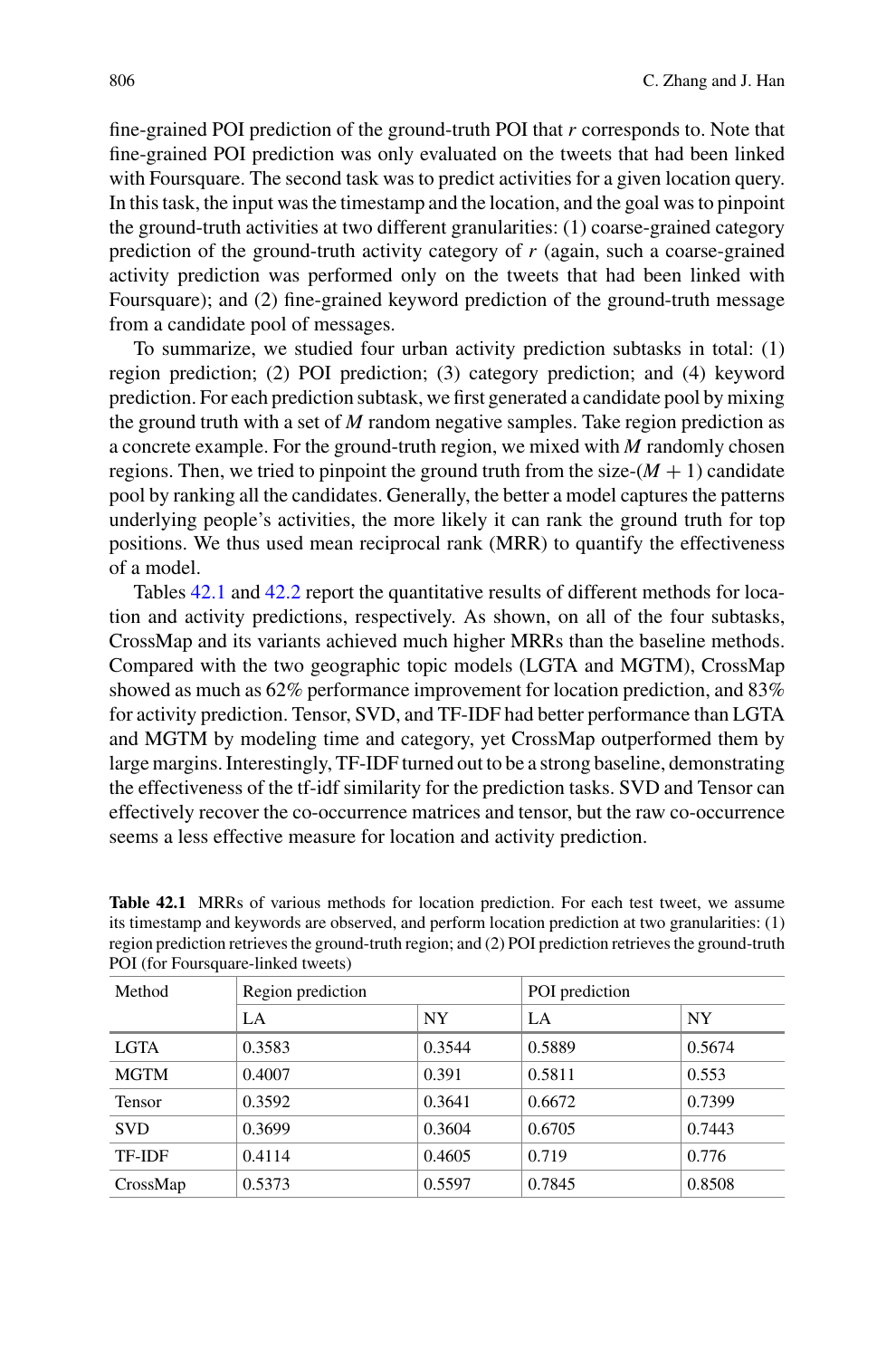<span id="page-10-0"></span>**Table 42.2** MRRs of different methods for activity prediction. For each test tweet, we assume its location and timestamp are observed, and predict activities at two granularities: (1) category prediction of ground-truth category (for Foursquare-linked tweets); and (2) keyword prediction retrieves the ground-truth message

| Method        | Category prediction |           | Keyword prediction |           |
|---------------|---------------------|-----------|--------------------|-----------|
|               | LA                  | <b>NY</b> | LA                 | <b>NY</b> |
| <b>LGTA</b>   | 0.4409              | 0.4527    | 0.3392             | 0.3425    |
| <b>MGTM</b>   | 0.4587              | 0.4640    | 0.3501             | 0.3430    |
| <b>Tensor</b> | 0.8635              | 0.7988    | 0.4004             | 0.3744    |
| <b>SVD</b>    | 0.8556              | 0.7826    | 0.4098             | 0.3728    |
| TF-IDF        | 0.9137              | 0.8259    | 0.5236             | 0.4864    |
| CrossMap      | 0.6225              | 0.5874    | 0.5693             | 0.5538    |

We now performed a set of case studies to examine how well CrossMap predicted across modalities. Specifically, we performed one-pass training of CrossMap for LA and NY, and launched a bunch of queries at different stages. For each query, we retrieved the top-ten most similar items with different types from the entire search space.

Figure [42.3a](#page-11-0) shows the results when we queried with the keyword 'beach'. As shown, the retrieved items in each type are very meaningful: the top locations mostly fall around famous beaches in the Los Angeles area; the top keywords can well reflect people's activities on the beach, including 'sand' and 'boardwalk.' Fig. [42.3b](#page-11-0) shows the results for an example spatial query, at the GPS location of the centroid of LAX airport. One can see that the retrieved top spatial, temporal, and textual elements are closely related to the airport. Given the query at the airport, the top keywords are all concepts that reflect flight-related activities, such as 'airport,' 'tsa,' and 'airline.'

Figures [42.4a](#page-12-0)–c further show temporal-textual queries which can demonstrate the temporal dynamics of people's urban activities. When we fix the query keyword as 'restaurant' and vary the time point in the query, the retrieved top items vary obviously. By examining the top keywords, we can see the query '10am' results in many breakfast-related keywords, such as 'bfast' and 'brunch.' In contrast, when the query is changed to '2 pm,' many lunch-related keywords are retrieved. When '8 pm' is specified as the query, many dinner-related ones are retrieved. Another interesting observation is that the top locations for the queries '10am' and '2 pm' fall in working areas, while the results for '8 pm' distribute mostly in residential areas. Such results show that the time factor plays an important role in determining people's activities, and CrossMap captures such fine-grained temporal dynamics.

We proceeded to examine the performance of multimodal embedding models for downstream applications. For this purpose, we chose activity classification as an application. In the 4SQ dataset, every check-in belongs to one of nine categories: Food, College & University, Nightlife Spot, Shop & Service, Travel & Transport, Residence, Arts & Entertainment, Outdoors & Recreation, Professional & Other Places. We used those categories as the labels for people's urban activities and aimed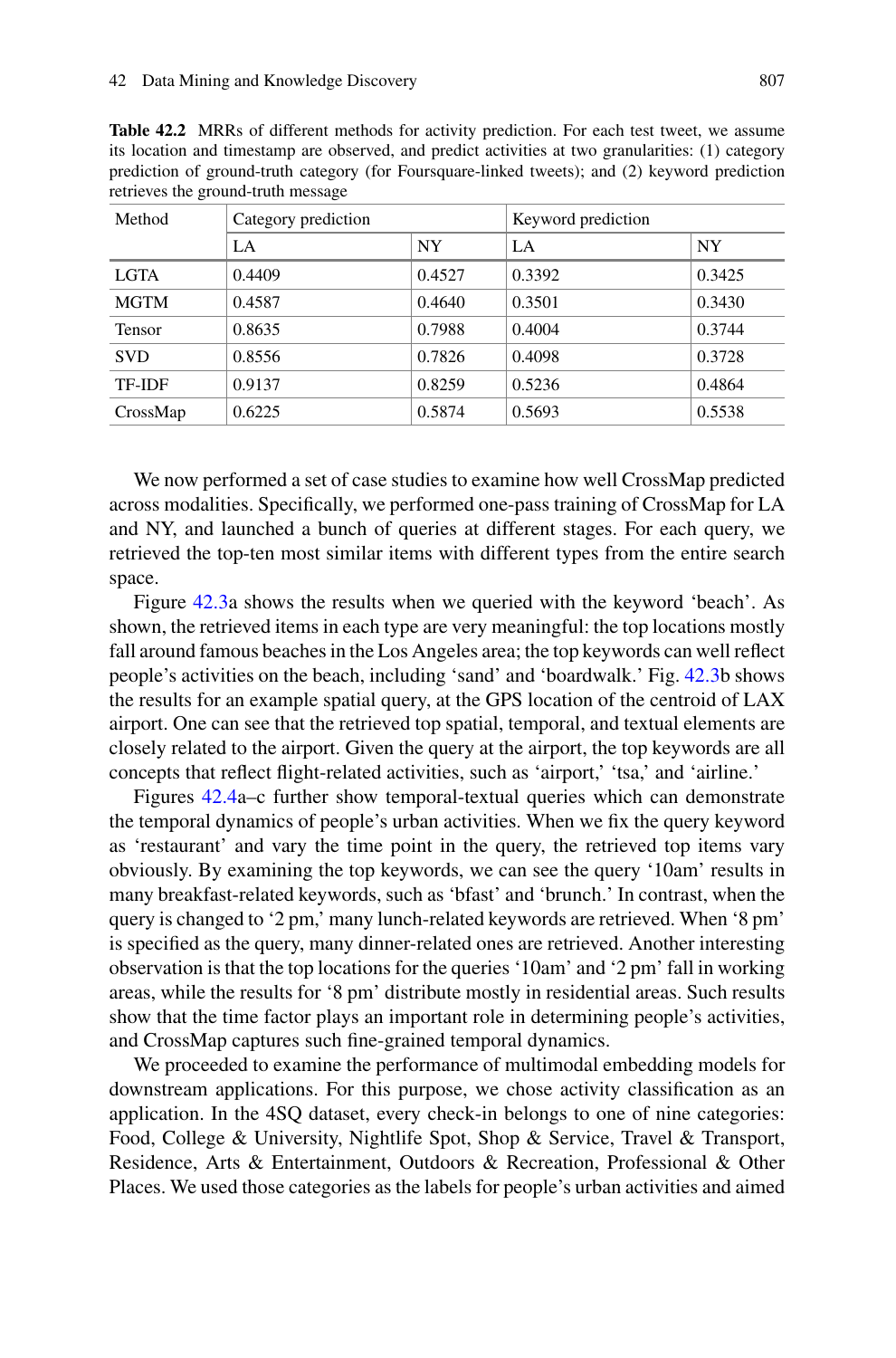| <b>Beverly Hills</b>                          | Text         | Time |
|-----------------------------------------------|--------------|------|
|                                               | beach        | 19   |
|                                               | beachday     | 18   |
|                                               | beachlife    | 17   |
| <b><i><u>Unithern</u></i></b>                 | surfing      | 16   |
|                                               | sand         | 20   |
| Redondo Beach<br>Torrano                      | boardwalk    | 14   |
|                                               | pacificocean | 15   |
| Palos Verde<br><b>Estates</b><br>Rolling Hill | longbeach    | 13   |
| <b>Rancho Palos</b><br>$-$ CA 41<br>Verdes    | redondobeach | 11   |
|                                               | dockweiler   | 12   |

(a) Query = 'beach'



<span id="page-11-0"></span>(b) Query = '(33.9424, -118.4137)' (LAX airport centroid)

**Fig. 42.3** Two example queries and the top-ten results returned by CrossMap

to learn classifiers that can predict those labels for any given check-in. We performed a random shuffling of the dataset, and then randomly chose 80% for training and 20% for testing. For any check-in  $r$ , all the studied methods can obtain vector representations for the location, time, and text; we concatenated the vectors as the feature representation of a check-in.

With the above feature transformation, we then trained a multiclass logistic regression for activity classification. Figure [42.5](#page-13-0) reports the performance of different methods for the activity classification task. As shown, CrossMap outperformed the other methods significantly. Using the simple linear classification model, the F1 score of the method can reach as high as 0.843. Such results show that the embeddings obtained by multimodal embedding can well distinguish the semantics of different categories. We further verified this fact using data visualization. As shown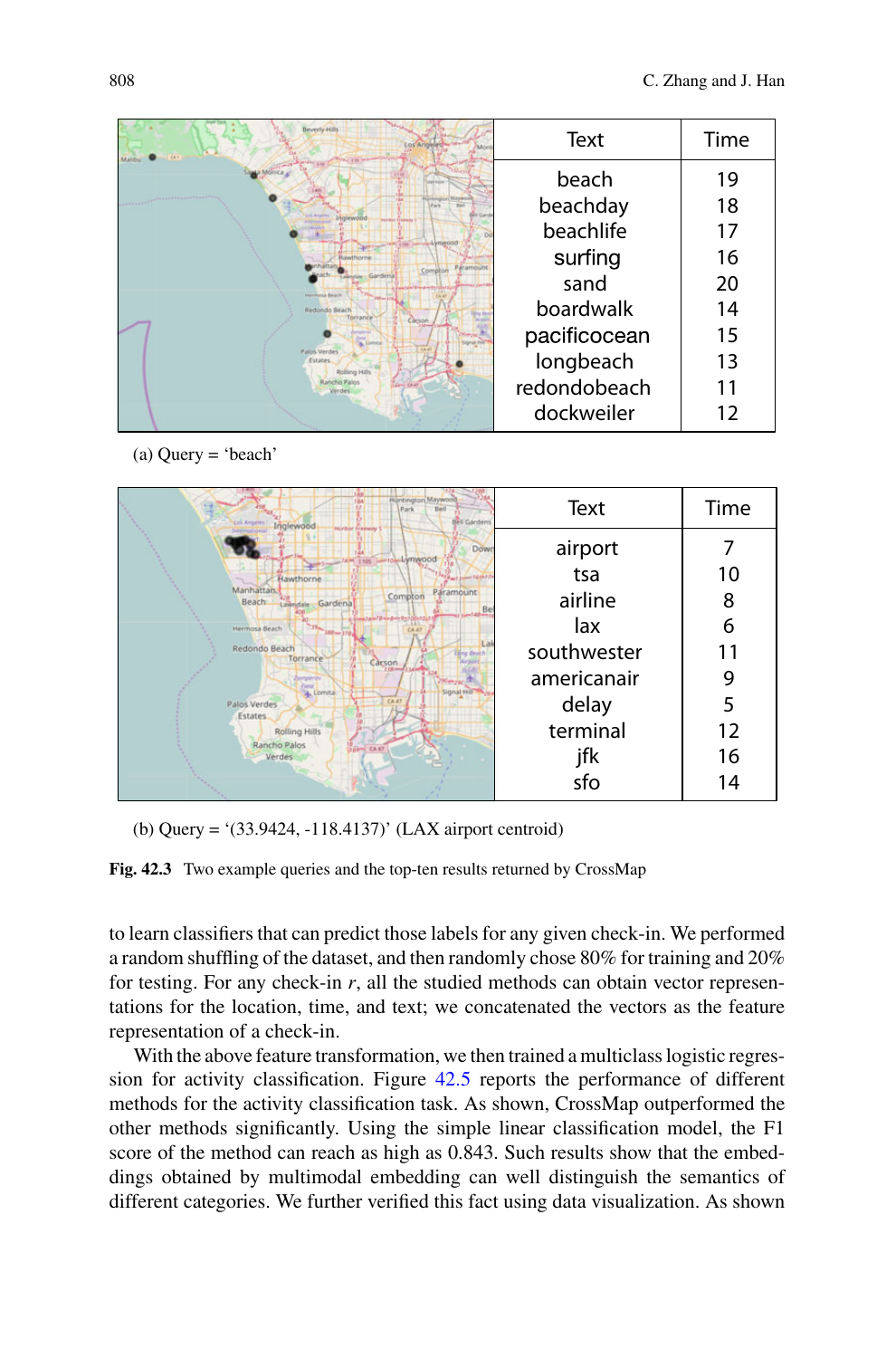| San Gabriel<br>Mountain:<br>National<br>Monument                                                   | Text       | Time |
|----------------------------------------------------------------------------------------------------|------------|------|
| Simi Välley<br><b>CA 118</b><br><b>ACAAAA</b>                                                      | restaurant | 10   |
| Direktor<br>Burban<br>Thousand Daks<br>lierva Madre                                                | bfast      |      |
| Pasadena<br>Tillabasas<br>Agoura Hotel<br>Arcadia<br>uth Pasadershi presie City<br><b>INJURIES</b> | pastry     | 6    |
| <b>Liatonte</b><br>Los Angeles Monterey Park<br><b>Malibu</b>                                      | brunching  | 8    |
| <b>Santa Monica</b><br>Tia Puente<br>Montebello<br>Whittier<br>Rowla                               | deli       | 9    |
| a Habra He<br><b>GMWAGCO</b><br>Downe                                                              | brunch     |      |
| <b>IEAsthratria</b><br><b>Crimalk La Mi</b><br><b>Fuller</b><br>NUMBER<br>Cerrant                  | yummm      | 11   |
| <b>Beach</b><br>Lakewood <sub>La Painte</sub><br>Torrance<br>Customsk                              | bakery     | 12   |
| Palos Verdes<br>Estates<br><b>Rancho Palos</b><br>Westminster                                      | thai       | 14   |
| <b>Seat Beat NT</b><br>Verde<br>Fountain Vali<br><b>Microfordina</b>                               | foodporn   | 16   |

(a) Query = 'restaurant' + '10am'

| <b>CATTE</b><br>ni Välley<br><b>Part Main</b><br>Canad                                            | Text       | Time |
|---------------------------------------------------------------------------------------------------|------------|------|
| aks                                                                                               | restaurant | 14   |
| Pasaderu<br>Calabasas<br>Arcadia<br>uth Pasadena Temple City                                      | lunch      | 15   |
| Alhambra<br>West Hollywood<br><b>ELMonte</b><br><b>Reverly Hills</b><br>Los Angeles Monterey Park | seafood    | 13   |
| Malibu<br>Santa Monica<br>Montebello                                                              | deli       | 16   |
| Whittier<br><b>La Hab</b><br>Inglewood<br>Cudati                                                  | foodporn   | 17   |
| <b>Downey</b><br>Eythwoor<br>Hawthorne<br>Norwalk <sub>La</sub> Mirada                            | vietnamese | 12   |
| Compton<br>Gardena<br><b>Bellflower</b><br>Merringsa<br>Cerritos<br>Beach<br>Lakewood La Paima    | lunchfood  |      |
| Torrance<br>Carson<br>Cypress<br><b>CALIFORNIA</b><br>al dri Alamstos                             | instafood  | 6    |
| <b>Palos Verdes</b><br>Gard<br>Rancho Palos<br><b>Nestmins</b>                                    | dimsum     | 10   |
| Verdes<br>Fountair                                                                                | thai       |      |

(b) Query = 'restaurant' + '2pm'

| Monument<br>Forest<br>si Valley<br>CA 118<br><b>Von Nijer</b>                       | Text       | Time |
|-------------------------------------------------------------------------------------|------------|------|
| La Cañada<br>Flintridge<br>aks<br>ierra Madre                                       | restaurant | 20   |
| Pasadena<br>Calabasas.<br><b>DUFA HID</b><br>ith Pasadena Lemple City               | dinner     | 18   |
| Alhambra<br>West Hollywood<br>ELMonte/                                              | happyhour  | 19   |
| Los Angeles Monterey Park<br>Malibu<br>Santa Monica<br>Montebello                   | seafood    | 17   |
| <b>LEADERS</b><br>Whittier<br>Inglewood<br>La Habi<br><b>CUSAN</b>                  | bartender  | 16   |
| Downey<br><b>Uvinwood</b><br>Hawthorne                                              | thai       |      |
| Norwalk La Mirada<br>Compton<br>Gardena<br>Bellflower<br><b>Hermosa</b><br>Cerritos | server     |      |
| Beach<br>Lakewood La Palma<br>Torrance<br>Carson<br>Cypress                         | yummy      | 14   |
| Signal Hillwisco Alamstos<br>Lomita<br>Palos Verdes<br>Estates                      | dating     | 20   |
| Rancho Palos<br>Westmins<br>Verdes                                                  | mexican    | 15   |

(c) Query = 'restaurant' + '8pm'.

<span id="page-12-0"></span>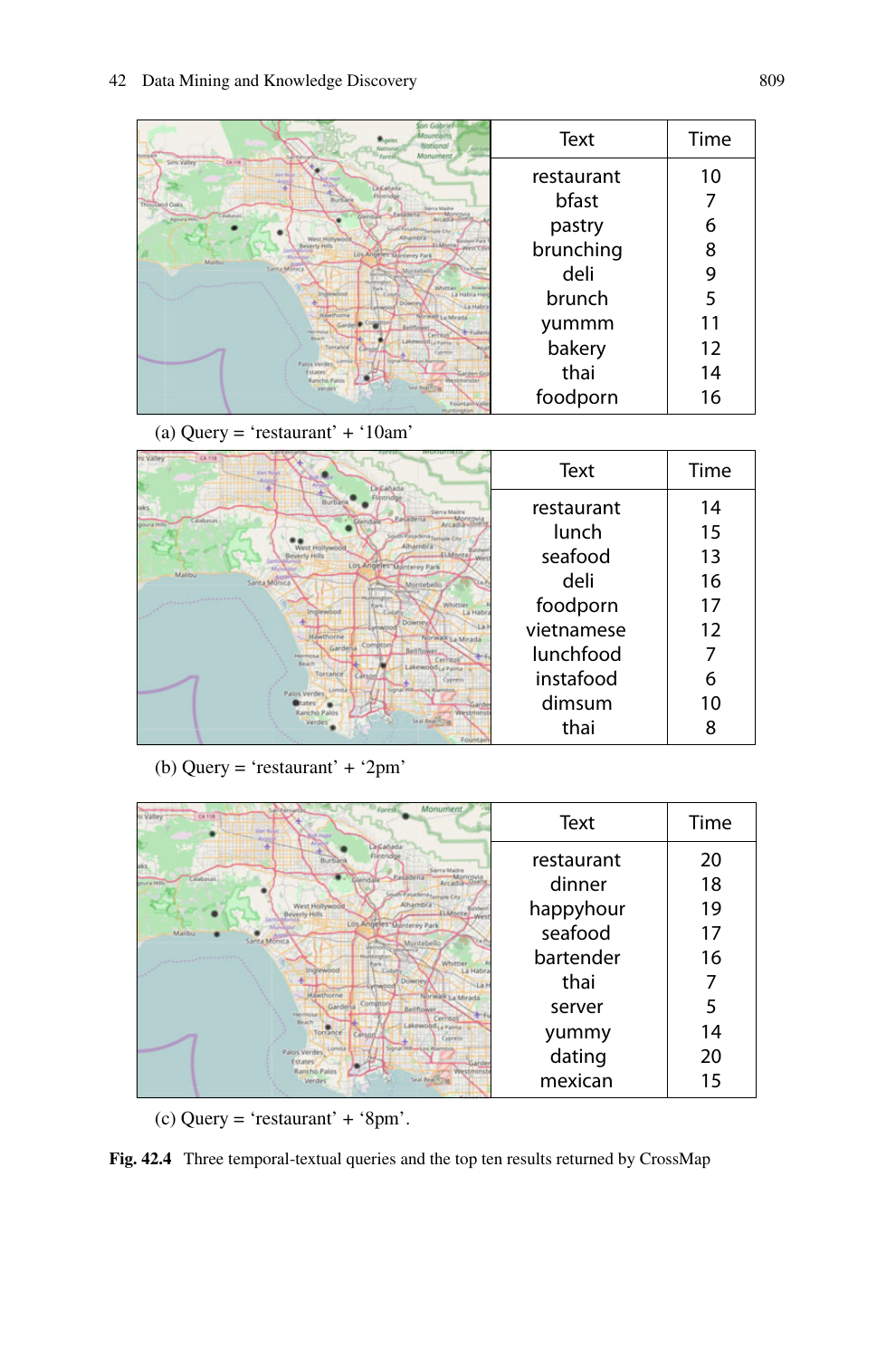

<span id="page-13-0"></span>**Fig. 42.5** Activity classification performance on 4SO

in Fig. [42.6,](#page-14-0) we chose three categories and used the t-SNE method (Maaten and Hinton [2008\)](#page-16-23) to visualize the feature vectors. One can observe that the learnt representations of the multimodal embedding method resulted in much clearer inter-class boundaries compared to the baselines such as geographic topic models.

## **42.5 Summary**

We have presented data mining techniques for modeling people's urban activities from massive social-sensing data. We first overviewed data mining techniques for four important urban analysis tasks: (1) urban pattern discovery; (2) urban activity modeling; (3) urban mobility modeling; (4) urban event detection. Then, we presented the latest development of multimodal embedding techniques for urban activity modeling, which maps items from different data modalities into a common latent space with their correlation preserved. Compared with previous latent variable models, multimodal embedding techniques do not impose distribution assumptions of people's spatiotemporal activities, and scale well with the data size. We have studied the empirical performance of these methods on real datasets, and demonstrated that these techniques can enable the building of predictive urban activity models and can benefit downstream tasks like activity classification.

# **42.6 Future Directions**

In the future, social-sensing data will continue to serve as an invaluable source for urban analysis. Data-mining techniques have already shown promising results when acquiring insights from social-sensing data for various tasks. However, there are still challenges that need to be addressed to fully unleash the power of social-sensing data. Below, we list several key challenges in this direction.

**Integrating diverse data modalities**. Modern social-sensing data often involve multiple modalities, such as text, image, location, and time. Considering the totally different representations of those data modalities and the complicated correlations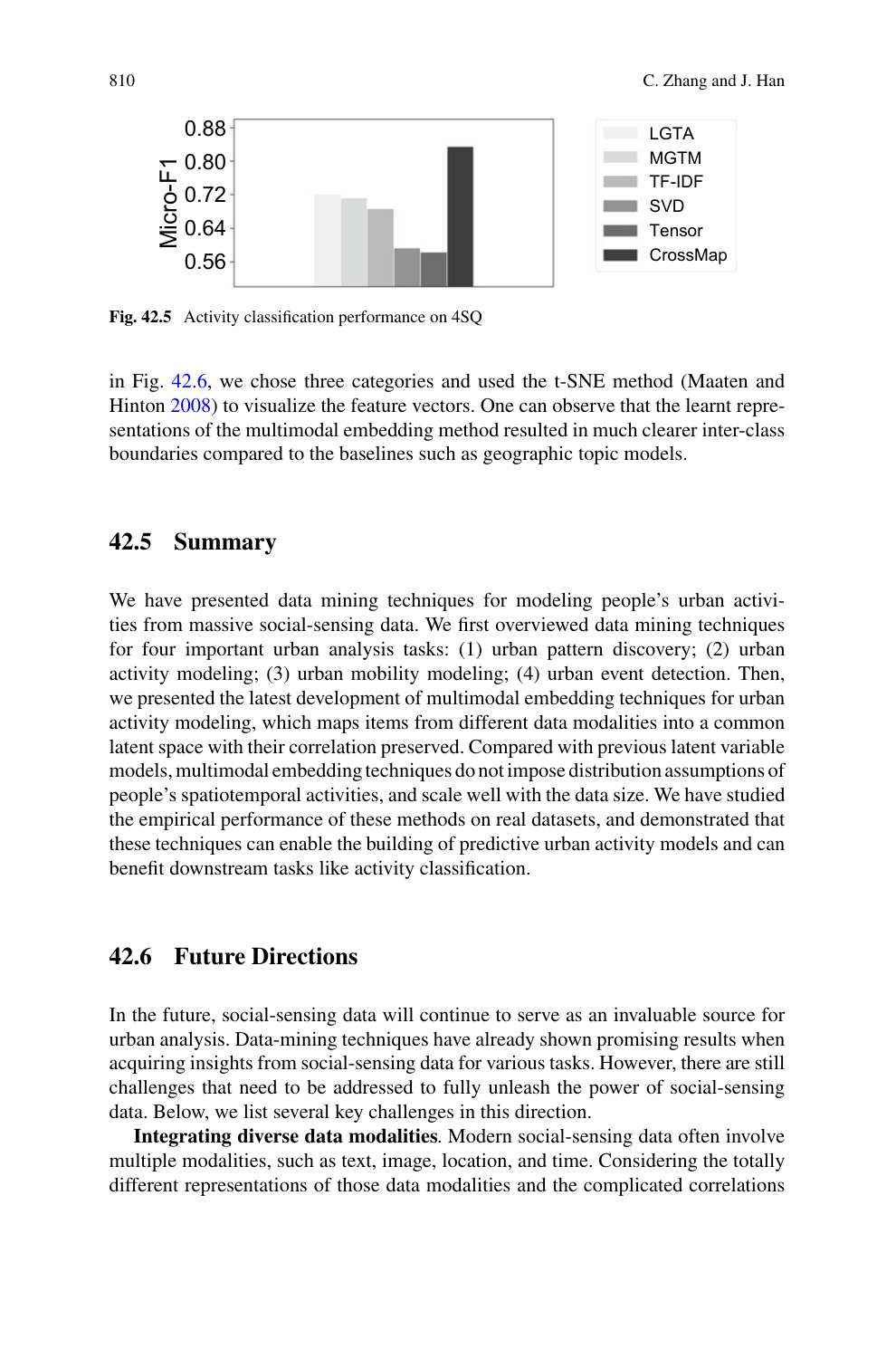

(b) CrossMap

<span id="page-14-0"></span>**Fig. 42.6** Visualizing the feature vectors generated by LGTA and CrossMap for three activity categories: 'Food' (cyan), 'Travel & Transport' (blue), and 'Residence' (orange). The feature vector of each 4SQ is mapped to a 2D point with t-SNE (Maaten and Hinton 2008)

among them, how to effectively integrate them for urban activity modeling and prediction remains a challenging problem.

**Extracting insights from noisy data**. Studies have shown that about 40% socialsensing data are pointless babbles. Even among those informative posts, most are rather short and noisy. It is nontrivial to analyze such noisy and short text messages and distill the information for end tasks.

**Real-time data analysis**. Many urban-analysis tasks require real-time performance. For instance, when an emergent event happens, it is important to report the event as soon as possible to allow for timely actions. As massive social-sensing data stream in, it is an important yet challenging problem to design on-line learning algorithms that can handle large-scale streaming data efficiently.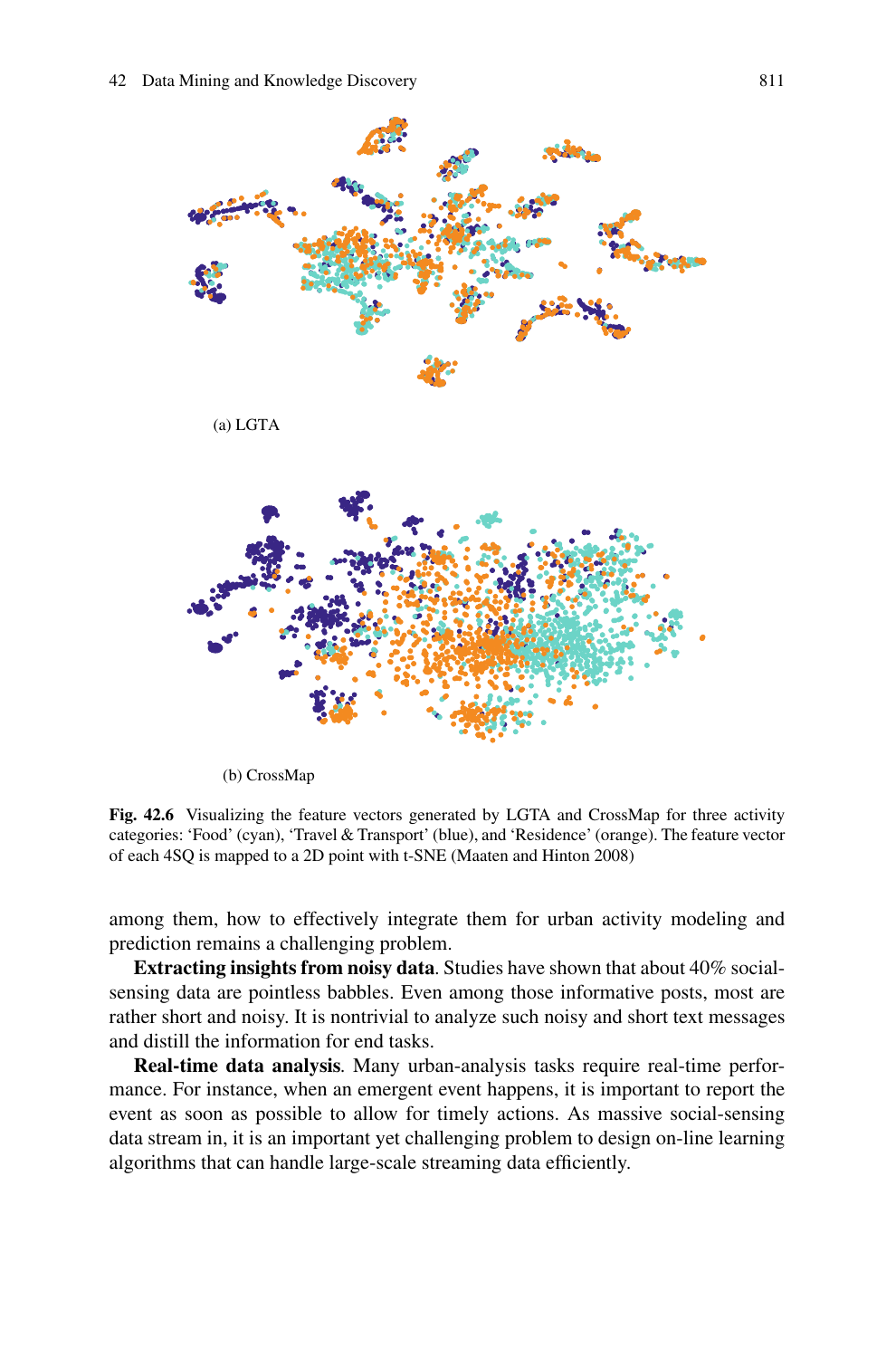## **References**

- <span id="page-15-13"></span>Abdelhaq H, Sengstock C, Gertz M (2013) Eventweet: online localized event detection from twitter. Proc VLDB Endowment 6(12):1326–1329
- <span id="page-15-18"></span>Aggarwal CC, Subbian K (2012) Event detection in social streams. In: SDM, SIAM international conference on data mining, pp 624–635
- <span id="page-15-17"></span>Allan J, Papka R, Lavrenko V (1998) On-line new event detection and tracking. In: SIGIR, international conference on information retrieval, pp 37–45
- <span id="page-15-8"></span>Blei DM, Ng AY, Jordan MI (2003) Latent Dirichlet allocation. J Mach Learn Res 3:993–1022
- <span id="page-15-10"></span>Brockmann D, Hufnagel L, Geisel T (2006) The scaling laws of human travel. Nature 439(7075):462–465
- <span id="page-15-14"></span>Chen L, Roy A (2009) Event detection from flickr data through wavelet-based spatial analysis. In: CIKM, international conference on knowledge management, pp 523–532
- <span id="page-15-1"></span>Cheng Z, Caverlee J, Lee K, Sui DZ (2011) Exploring millions of footprints in location sharing services. In: ICWSM, international conference on weblogs and social media, pp 81–88
- <span id="page-15-5"></span>Cho E, Myers SA, Leskovec J (2011) Friendship and mobility: user movement in location-based social networks. In: KDD, conference on knowledge discovery and data mining, pp 1082–1090
- <span id="page-15-12"></span>Deb B, Basu P (2015) Discovering latent semantic structure in human mobility traces. In: Wireless sensor networks. Springer, pp 84–103
- <span id="page-15-15"></span>Feng W, Zhang C, Zhang W, Han J, Wang J, Aggarwal C, Huang J (2015) Streamcube: hierarchical spatio-temporal hashtag clustering for event exploration over the twitter stream. IEEE international confeerence on data engineering
- <span id="page-15-19"></span>Fung GPC, Yu JX, Yu PS, Lu H (2005) Parameter free bursty events detection in text streams. In: VLDB, international conference on very large DataBases, pp 181–192
- <span id="page-15-3"></span>Giannotti F, Nanni M, Pinelli F, Pedreschi D (2007) Trajectory pattern mining. In: KDD, conference on knowledge discovery and data mining, pp 330–339
- <span id="page-15-11"></span>Gonzalez MC, Hidalgo CA, Barabasi AL (2008) Understanding individual human mobility patterns. Nature 453(7196):779–782
- <span id="page-15-23"></span>Harshman RA (1970) Foundations of the PARAFAC procedure: models and conditions for an "explanatory" multi-modal factor analysis. UCLA Working Papers Phonetics 16 (1):84
- <span id="page-15-20"></span>He Q, Chang K, Lim EP (2007) Analyzing feature trajectories for event detection. In: SIGIR, international conference on information retrieval, pp 207–214
- <span id="page-15-9"></span>Hofmann T (1999) Probabilistic latent semantic indexing. In SIGIR, international conference on information retrieval, pp 50–57
- <span id="page-15-6"></span>Hong L, Ahmed A, Gurumurthy S, Smola AJ, Tsioutsiouliklis K (2012) Discovering geographical topics in the twitter stream. In: WWW, international World Wide Web conference, pp 769–778
- <span id="page-15-2"></span>Jurdak R, Zhao K, Liu J, AbouJaoude M, Cameron M, Newth D (2015) Understanding human mobility from twitter. PLoS ONE 10(7):e0131469
- <span id="page-15-7"></span>Kling C, Kunegis J, Sizov S, Staab S (2014) Detecting non-gaussian geographical topics in tagged photo collections. In: WSDM, conference on web search and data mining, pp 603–612
- <span id="page-15-22"></span>Krumm J, Horvitz E (2015) Eyewitness: Identifying local events via space-time signals in twitter feeds. In: SIGSPATIAL, conference on advances in geographic information systems
- <span id="page-15-4"></span>Laube P, Imfeld S (2002) Analyzing relative motion within groups of trackable moving point objects. In: GIScience, international symposium on geographic information science, pp 132–144
- <span id="page-15-16"></span>Lee R, Wakamiya S, Sumiya K (2011) Discovery of unusual regional social activities using geotagged microblogs. World Wide Web 14(4):321–349
- <span id="page-15-0"></span>Leetaru K, Wang S, Cao G, Padmanabhan A, Shook E (2013) Mapping the global twitter heartbeat: the geography of twitter. First Monday 18(5)
- <span id="page-15-21"></span>Li C, Sun A, Datta A (2012a) Twevent: segment-based event detection from tweets. In: CIKM, international conference on knowledge management, pp 155–164
- Li R, Lei KH, Khadiwala R, Chang KC (2012c) Tedas: a twitter-based event detection and analysis system. In: ICDE, IEEE international conference on data engineering, pp 1273–1276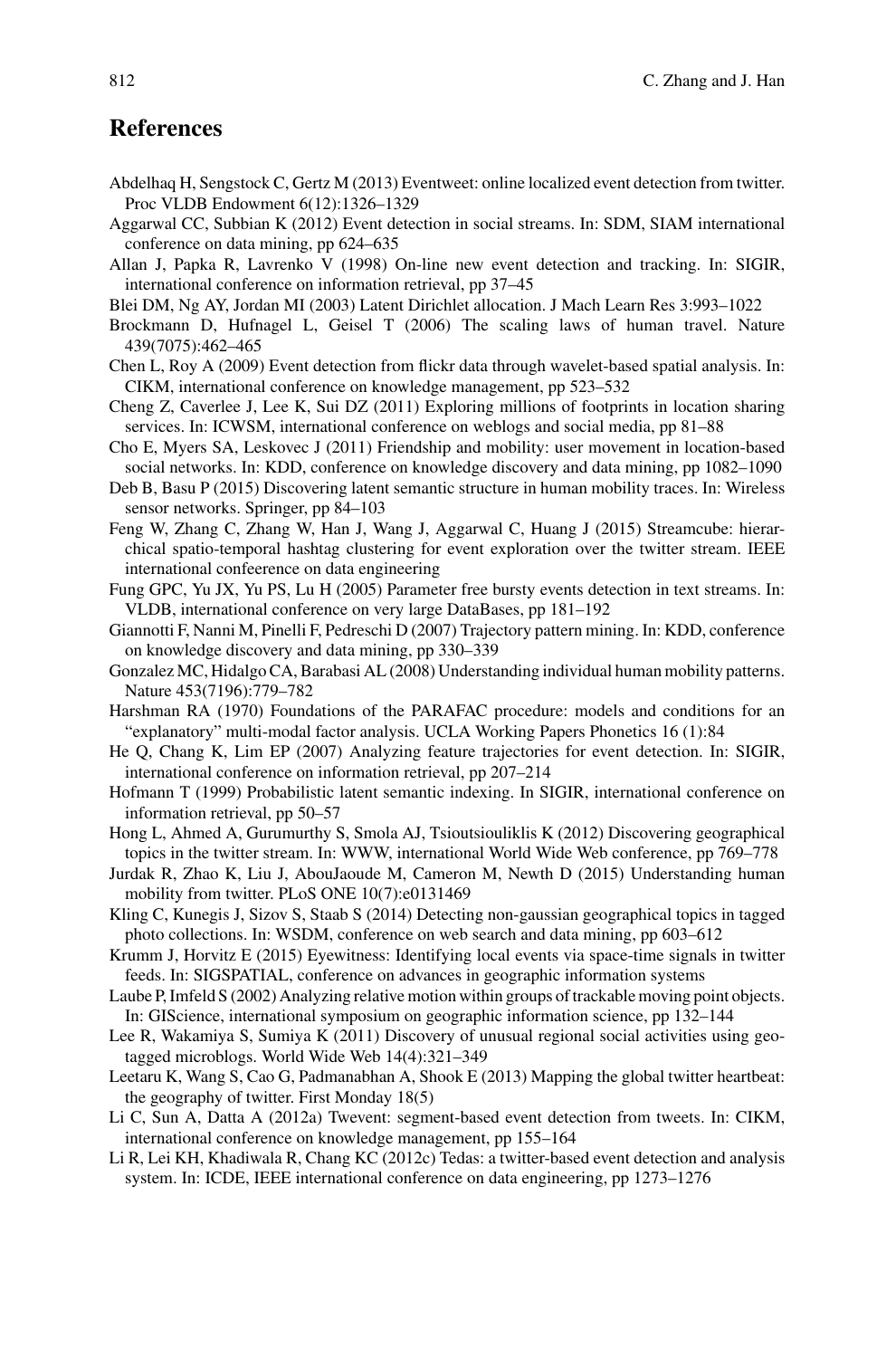- <span id="page-16-3"></span>Li Z, Ding B, Han J, Kays R, Nye P (2010b) Mining periodic behaviors for moving objects. In: KDD, conference on knowledge discovery and data mining, pp 1099–1108
- <span id="page-16-2"></span>Li Z, Ding B, Han J, Kays R (2010a) Swarm: Mining relaxed temporal moving object clusters. Proc VLDB Endowment 3(1):723–734
- <span id="page-16-4"></span>Li Z, Wang J, Han J (2012b) Mining event periodicity from incomplete observations. In: KDD, conference on knowledge discovery and data mining, pp 444–452
- <span id="page-16-23"></span>Maaten L, Hinton G (2008) Visualizing data using t-SNE. J Mach Learn Res 9(85):2579–2605
- <span id="page-16-15"></span>Mathew W, Raposo R, Martins B (2012) Predicting future locations with hidden Markov models. In: ACM international joint conference on pervasive and ubiquitous computing, pp 911–918
- <span id="page-16-18"></span>Mathioudakis M, Koudas N (2010) Twittermonitor: trend detection over the twitter stream. In: SIGMOD, international conference on management of data, pp 1155–1158
- <span id="page-16-7"></span>Mei Q, Liu C, Su H, Zhai C (2006) A probabilistic approach to spatiotemporal theme pattern mining on weblogs. In: WWW, international World Wide Web conference, pp 533–542
- <span id="page-16-22"></span>Mikolov T, Sutskever I, Chen K, Corrado GS, Dean J (2013) Distributed representations of words and phrases and their compositionality. In: NIPS, conference on neural information processing systems, pp 3111–3119
- <span id="page-16-0"></span>Noulas A, Scellato S, Mascolo C, Pontil M (2011) An empirical study of geographic user activity patterns in foursquare. In ICWSM, international conference on weblogs and social media, pp 570–573
- <span id="page-16-17"></span>Sakaki T, Okazaki M, Matsuo Y (2010) Earthquake shakes twitter users: real-time event detection by social sensors. In WWW, International World Wide Web Conference, pp. 851–860
- <span id="page-16-6"></span>Simini F, González MC, Maritan A, Barabási AL (2012) A universal model for mobility and migration patterns. Nature 484(7392):96–100
- <span id="page-16-8"></span>Sizov S (2010) Geofolk: latent spatial semantics in web 2.0 social media. In WSDM, conference on web search and data mining, pp. 281–290
- <span id="page-16-13"></span>Song C, Koren T, Wang P, Barabási A-L (2010) Modelling the scaling properties of human mobility. Nat Phys 6(10):818–823
- <span id="page-16-5"></span>Tarasov A, Kling F, Pozdnoukhov A (2013) Prediction of user location using the radiation model and social check-ins. In KDD workshop on urban computing, p 8
- <span id="page-16-9"></span>Wang C, Wang J, Xie X, Ma WY (2007) Mining geographic knowledge using location aware topic model. In GIR, AAMC Group on Information Resources, pp 65–70
- <span id="page-16-14"></span>Wang Y, Yuan NJ, Lian D, Xu L, Xie X, Chen E, Rui Y (2015) Regularity and conformity: Location prediction using heterogeneous mobility data. In KDD, conference on knowledge discovery and data mining, pp 1275–1284
- <span id="page-16-19"></span>Weng J, Lee BS (2011) Event detection in twitter. In ICWSM, international conference on weblogs and social media, pp 401–408
- <span id="page-16-16"></span>Ye J, Zhu Z, Cheng H (2013) What's your next move: User activity prediction in location-based social networks. In: SDM SIAM international conference on data mining
- <span id="page-16-10"></span>Yin Z, Cao L, Han J, Zhai C, Huang TS (2011) Geographical topic discovery and comparison. In: WWW, international World Wide Web conference, pp 247–256
- <span id="page-16-11"></span>Yuan Q, Cong G, Ma Z, Sun A, Thalmann NM (2013) Who, where, when and what: discover spatio-temporal topics for twitter users. In: KDD, conference on knowledge discovery and data mining, pp 605–613
- <span id="page-16-12"></span>Yuan Q, Zhang W, Zhang C, Geng X, Cong G, Han J (2017) Pred: Periodic region detection for mobility modeling of social media users. In: WSDM, conference on web search and data mining
- <span id="page-16-1"></span>Zhang C, Han J, Shou L, Lu J, La Porta T (2014) Splitter: mining fine-grained sequential patterns in semantic trajectories. Proc VLDB Endowment 7(9):769–780
- <span id="page-16-20"></span>Zhang C, Zhang K, Yuan Q, Peng H, Zheng Y, Hanratty T, Wang S, Han J (2017a) Regions, periods, activities: uncovering urban dynamics via cross-modal representation learning. In: WWW, international World Wide Web conference
- <span id="page-16-21"></span>Zhang C, Zhang K, Yuan Q, Tao K, Zhang L, Hanratty T, Han J (2017b) React: Online multimodal embedding for recency-aware spatiotemporal activity modeling. In: SIGIR, international conference on information retrieval